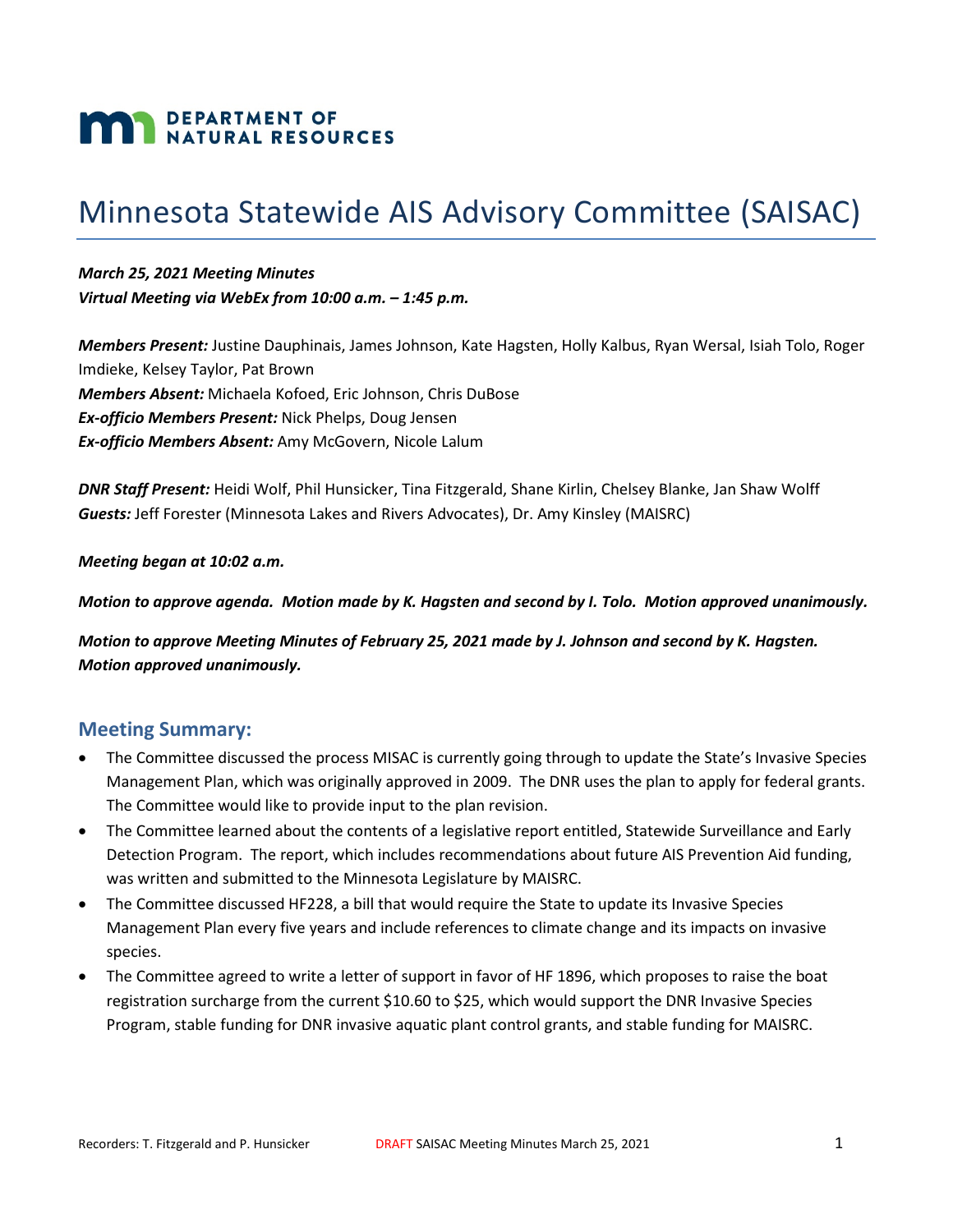## **Committee Member Updates**

- **J. Dauphinais:** With flowering rush positively identified in a long ditch system, she has consulted with AIS applicator, Patrick Selter, about acceptable methods to treat the infestation. He suggested doing a drip treatment or damming the ditch before treating so water is not flowing.
- **H. Kalbus:** The wheels are in motion to develop a video for the Community-Based Social Marketing (CBSM) campaign addressing behaviors associated with cleaning and drying water-related equipment. Working with Wildlife Forever to create a 5-10 minute video that can be posted online for the public to see.
- **I. Tolo:** Received word of two unsuccessful grant funding requests. One was to investigate a parasite that affects golden shiners, so stocks could be developed that didn't carry the parasite. The second grant was to look at new techniques for rapidly diagnosing pathogens. Working on eDNA techniques to detect the Koi Herpes Virus.
- **J. Johnson:** Ice is leaving smaller lakes, so business is about to pick up. Has been receiving positive feedback on the DNR's new grant lottery process. Glad to see that smaller lake groups made the cut and are now involved in, and more knowledgeable about, AIS management.
- **K. Hagsten:** The Leech Lake Band's Natural Resources Advisory Committee met to discuss bait harvesting regulations on Leech Lake. Good conversations. Discussed restrictions for when shiners are spawning. Fisheries Director will go out with harvesters to observe their claims of a lack of diversity in the fishery. Positions have been posted to staff the decon unit. **P. Brown** adds that shiners are found throughout Minnesota. They are preyed on a lot. **I. Tolo** says there is a parasite that can affect fecundity in shiners. It is more a stock production problem than a wildlife problem. **K. Hagsten** says that some band members didn't appreciate the new proposed restrictions made by the band. The harvesters claim to know when it is appropriate for harvesting shiners; they don't need more restrictions. **H. Wolf** adds that these restrictions are not coming from the DNR. The band is imposing these restrictions. The band and the DNR have similar harvesting seasons. The DNR doesn't have jurisdiction over tribes on harvesting bait on tribal lands. Sean Sisler (DNR) is doing a statewide bait harvest review and tribal input would be appreciated.
- **K. Taylor:** Expected long season of netting this year. People at the landings 24/7 for 45 days. Working on eDNA with partners. Tribal youth are being involved in sampling and trapping operations. **K. Taylor** has to leave the meeting for other responsibilities, so Chair asks if she wants to share her views on the MISAC State Plan rewrite. **K. Taylor** says the tribal consultations section is under review by the DNR. Ideally, this will be a plan used by everyone around the state. That tribal section is rather vague. So is the cultural component. Would like to see those sections more robust. **H. Wolf** says that there is a challenge. The plan is used by the DNR to obtain federal funding, so it is often viewed as "DNR's plan" even though it is really MISAC's plan. The DNR already has an official tribal consultation protocol in place. Should that be incorporated into the MISAC plan, or will that section be different from what the DNR already does? These discussions are going up the DNR chain of command.
- **P. Brown:** Attending lots of coordination meetings. He is a proponent of keeping bait local. Harvest locally and use it locally.
- **R. Imdieke:** No AIS news to report, but wanted to share about the U.S. Fish and Wildlife Service's monarch butterfly protection program. When public works projects happen, an environmental review is required. Now, if X acres are dedicated to monarch protection/habitat, the current required environmental review process can be bypassed. County is looking to plant the upslope of ditches with milkweed. Have received lots of positive responses from property owners in the county.
- **R. Wersal:** Current President of Aquatic Plant Management Society (APMS). Society will have an in-person conference in New Orleans this year. There will be a virtual component to the meeting. In 2023, the APMS conference is being planned for Indianapolis. He adds that he has done work on managing flowering rush in flowing water systems, so he can offer some ideas to **J. Dauphinais'** situation.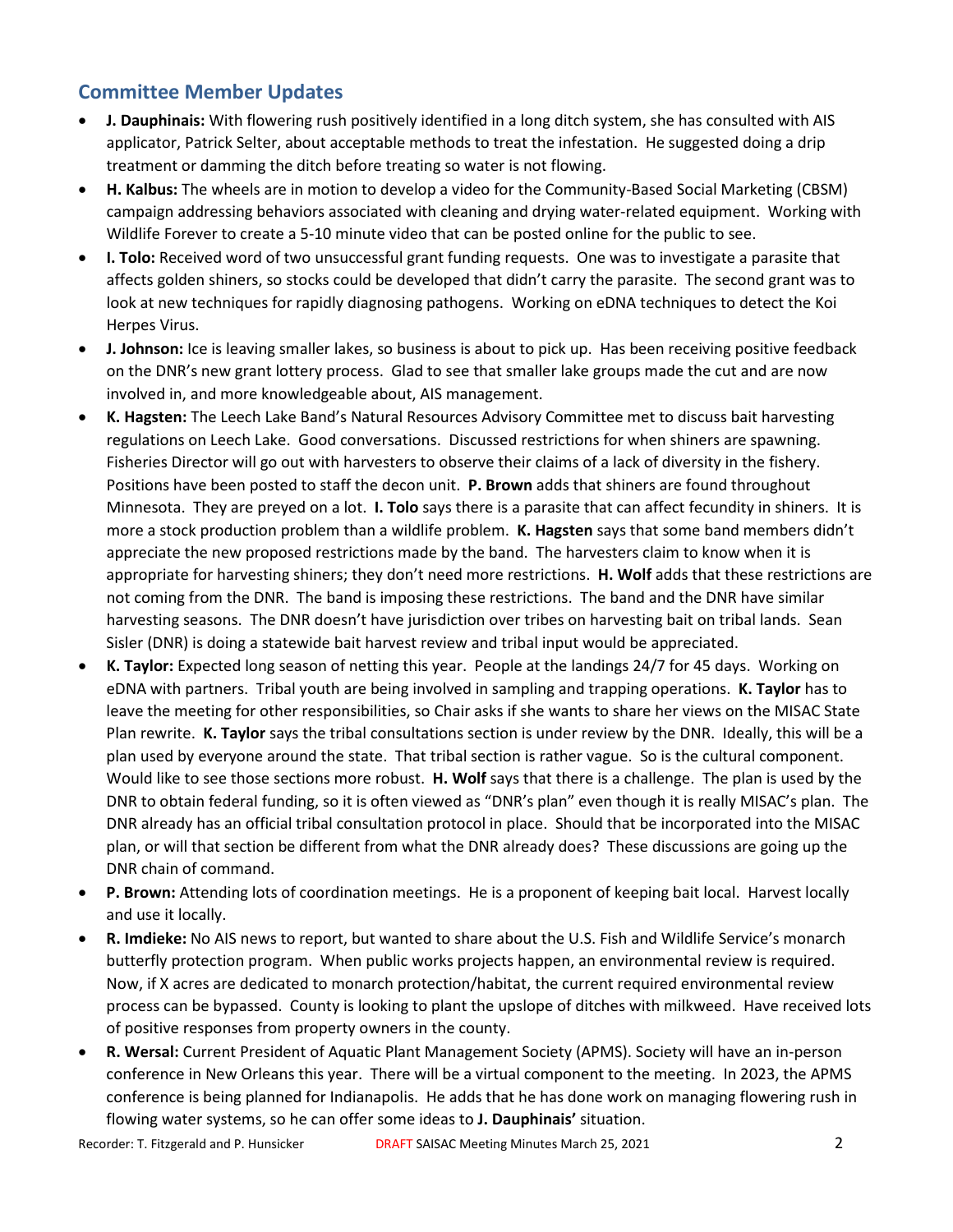#### **DNR Updates**

- **H. Wolf** says that 2 GLRI grants to the DNR were successful. One was to support work to find an alternative to the use of non-native *Phragmites* in water treatment plants, and the other grant was to support Community-Based Social Marketing (CBSM) and education. The DNR has started the process to hire watercraft inspection interns, seasonal Level 2's and AIS trainers. Fifty interns have already applied, despite the late start. Still looking for more candidates to cover all areas. The Modified-Unified Method (MUM) to capture invasive carp in the Mississippi is not new. It has been used in China and the southern U.S. with success. Press release is going out today. Some captures have already occurred this year. Starting April 5, 2021. There will be a carp coalition symposium, possibly with Dr. Sorenson leading it and funding provided by LCCMR. The DNR received some funding from the U.S. Fish and Wildlife Service to hire a contractor to investigate what invasive species are found in Minnesota's pet shops and food trade. There will be no enforcement actions, but hope is to educate those unaware that they are potential pathways of spread. At the legislature, HF1896 proposes to increase the surcharge from \$10.60 to \$25. \$2 would support IAPM control grants. \$4 would go to support MAISRC. The rest would go to the DNR. One hearing so far. **J. Forester**, **N. Phelps**, and a lakeshore property owner testified. Bob Meier (DNR) also gave testimony. **J. Dauphinais** asked what that increase means in dollars total. **H. Wolf** says \$2 would equal about \$543 K/year for IAPM control grants. This year, DNR gave out \$430 K in control grants. In the governor's budget proposal, the surcharge would be increased from \$10.60 to \$11, which would mean an extra \$109 K for the DNR. In the current calculation, all money goes to support the DNR's Invasive Species Program. None of it goes to support MAISRC. **J. Forester** says the \$25 proposal goes back to a 2019 proposal for an increase in the \$5.00 surcharge to support DNR plant control grant dollars and stable funding for MAISRC. It was negotiated down to \$10.60, which goes to the DNR. No support for MAISRC is included in the current surcharge.
- **H. Wolf** says that the current recruitment to fill three empty seats on the AIS Advisory Committee is being held up at the Commissioner's level to better understand tribal participation on DNR advisory committees. It's complicated. The tribes are sovereign nations, so what is their role in representing the citizens of Minnesota?
- **P. Hunsicker** summarized the DNR's completed workshops with county AIS coordinators and their partners. DNR hosted 6 virtual workshops on topics such as public engagement during COVID, invasive aquatic plant management, CBSM, tools, washes and improving decon numbers, early detection and response, and organisms in trade (OIT). Excellent attendance with averages over 60. Most of the 10-15-minute presentations were given by county coordinators. Some DNR staff and Sea Grant also presented. Even after COVID when meetings can once again be done in person, the feeling is that these virtual workshops will still have a place. **T. Fitzgerald** shared that we took 23 pages of notes, which will be made available to workshop participants, along with PDFs of the PowerPoint presentations. **J. Dauphinais** attended some of the workshops. She liked that each meeting was geared to a specific AIS topic. Also liked that they were not regionally organized like the in-person workshops, so participants could hear what was going on in other parts of the state. **H. Kalbus** presented at two of the workshops, and she commented that she learned a lot.
- **J. Johnson** asks if the watercraft surcharge increase is supported at the legislature. **J. Forester** says there is strong support in the House. He has met with Senate leaders. **J. Johnson** asks if the \$25 fee is arbitrary. According to **J. Forester**, it is not. This figure was used in 2019 to provide adequate funding for the DNR, for DNR control grants and for stable funding to MAISRC. In 2019, legislators complained about the increase, but the surcharge hadn't been increased for many years. Much of their concern was for places like church/youth camps that have a lot of canoes that need to be registered and that extra cost is too much for them to absorb. Because of that, there could be some special amendment language in the final bill for groups like church/youth camps.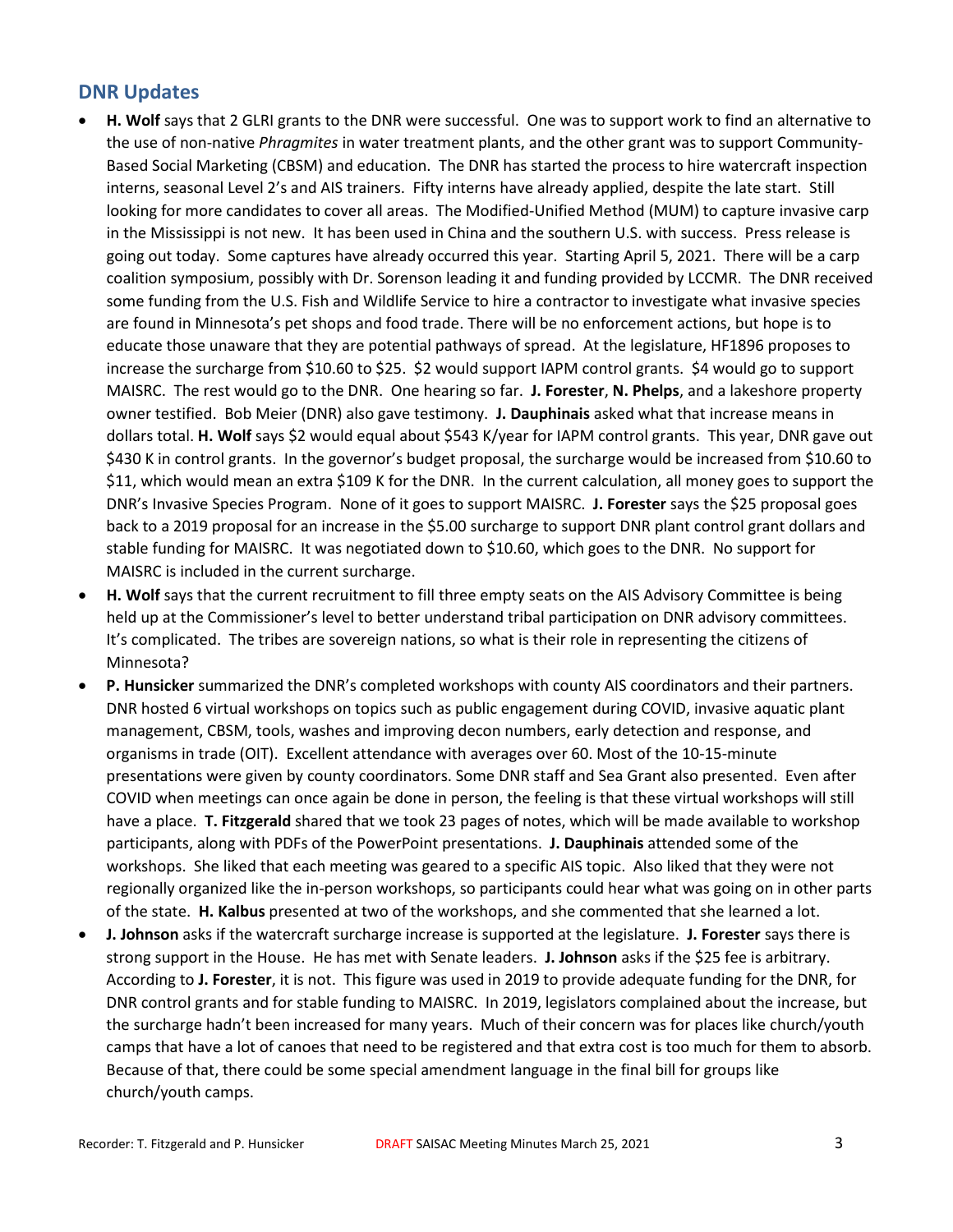- **J. Dauphinais** asks if the Committee supports the \$25 surcharge proposal. Motion by **J. Johnson** that the Committee write a letter of support. Second by **I. Tolo**. Motion passed unanimously. **J. Forester** shared a link for whom the letter of support should be written. **T. Fitzgerald** found a letter in the files that had been written by the Committee back in 2019 in which the Committee supported an increase to the surcharge. **J. Dauphinais** will work with **J. Johnson** to use the old letter as a guide to create a new letter of support. It will be posted on Basecamp for Committee member comments before sharing with legislators.
- **C. Blanke** announced that the DNR launched an organisms in trade (OIT) surveillance project in retail stores with Fortin Consulting. DNR is doing outreach for crayfish boils, which have become popular. Generally, red swamp crayfish (an invasive) are shipped up live from the southern U.S. This is illegal. Letters have been sent to Minnesota restaurants and to distributors around the country to educate them about the invasive species transport laws in Minnesota. **I. Tolo** asks if the project is looking at pathogen transmission that could happen by illegally transporting invasive species like crayfish. No, that's important, but not part of this project.

### **Discussion of Status of MISAC's State Invasive Species Management Plan Update**

- **C. Blanke** explained that the MISAC Plan for Management of Invasive Species was originally done in Minnesota in 2009. **D. Jensen** was part of that process. It was intended to meet state and federal requirements. A pool of federal funding is available to those states with approved state management plans like the one created by MISAC. The process now is to update the existing plan. They would like partner review to happen by May 28, 2021. An announcement should be coming out next week. This would provide an opportunity for the SAISAC to submit comments.
- **H. Wolf** says that MISAC wrote the plan that was approved in 2009. It has been eleven years, so it needs an update. DNR recognized the need for an update and added the plan rewrite to position we applied for grant funding for. **C. Blanke** was hired by the DNR, and one of her responsibilities was to take the lead to help update the state plan. The plan was already being updated when HF 228 was introduced at the legislature. This bill requires that the plan be updated every five years and include aspects of climate change, which is also being done during this update process. Requiring an update of the plan every five years, which isn't required by the federal government, is problematic. The very structured process to update the plan can take two years. Plus, every five years would require additional funding to make the update happen. **C. Blanke**'s current position is only a 3-year appointment. The DNR relies on federal funding to support its invasive species program work, so any delay in the process might put federal funding in jeopardy.
- **J. Forester** says 84D, section 2, requires the DNR to write a plan. This has been in place since 1996. 84D, subdivision 1, says the Commissioner shall prepare and maintain a long-term plan. The need for the DNR to have a plan was in place long before the MISAC plan was created. A lot has changed in the last decade. MAISRC is here. AIS Prevention Aid is here. Climate change is here. The MISAC plan is more aspirational than programmatic. How do we connect the MISAC plan to those doing the work on the ground?
- **H. Wolf** says climate change is part of our current AIS discussions, and has been for a while. The MISAC plan is meant to be a broad, high-level plan because it involves multiple groups coordinating to create it.
- **C. Blanke** says those involved with the MISAC plan understand that many people aren't familiar with it. How can it be better promoted?
- **J. Forester** says \$9 million goes to the DNR every year for AIS work. \$10 million goes to counties. \$6 million is spent by lake groups to deal with AIS. More money is being spent on AIS by other groups than the DNR. We need local groups to participate in the development of a coordinated state plan and not just ask them to react to a plan that has already been created without their input. The plan should also be specific about roles and responsibilities.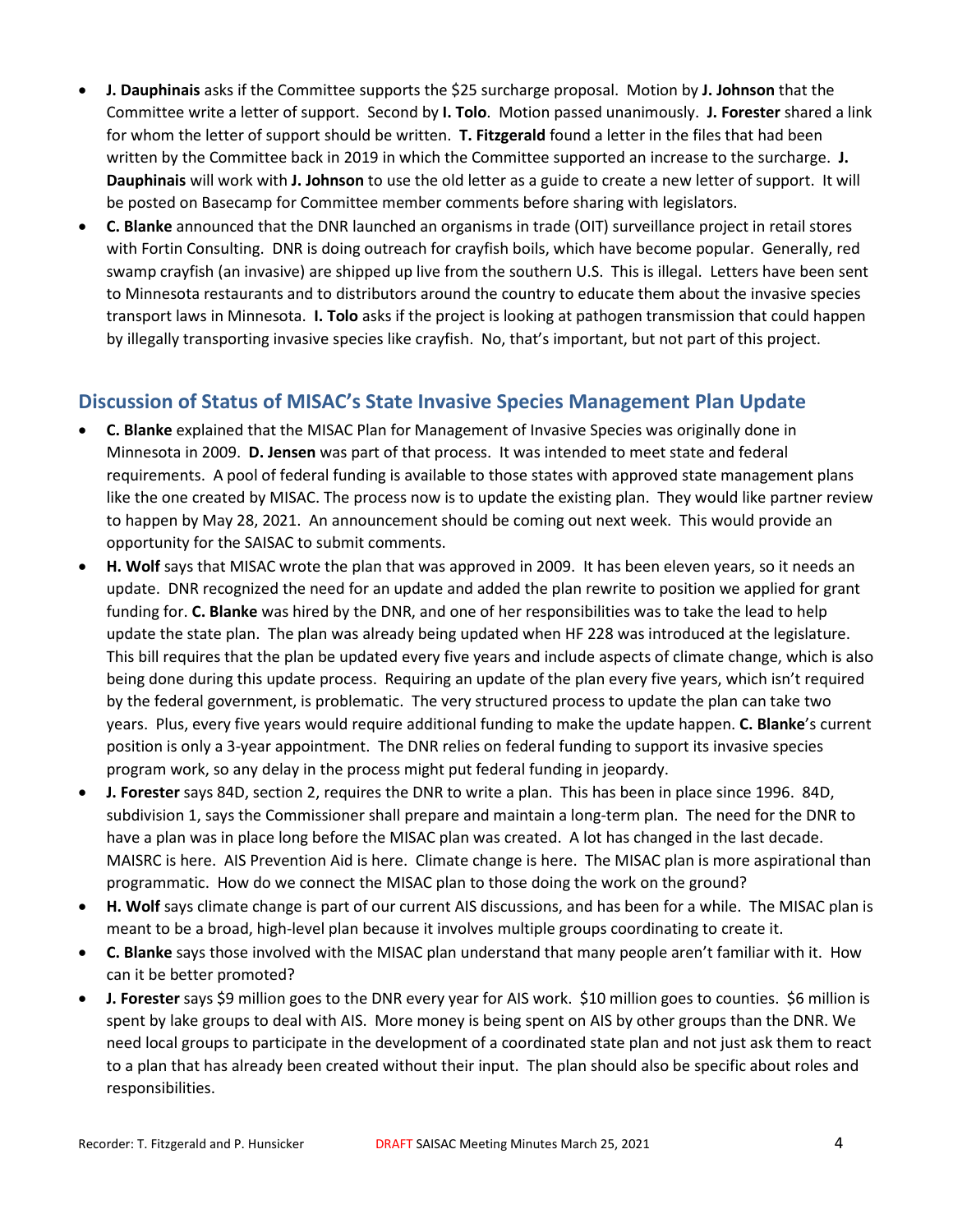- **C. Blanke** says that many active local partners have participated in the updating process of the MISAC plan. The process is open to all voices who want to participate.
- **J. Dauphinais** reminds Committee members that the purpose of this discussion is to determine the role of this Committee. Do we want to provide comments on the MISAC plan, and do we want the DNR to have a more detailed operational plan than the MISAC plan? We can talk more about this during the discussion session that will happen after Amy Kinsley's presentation. We should also have **D. Jensen** in attendance during that time, and he was involved in the creation of the plan in 2009, as well as the current updating process.

# **Legislative Report on a Statewide Surveillance and Early Detection Program**

#### **Presenter: Amy Kinsley, Assistant Professor of Aquatic Epidemiology with the Department of Veterinary Population Medicine at the University of Minnesota**

- **A. Kinsley's** background is understanding mechanisms associated with the spread of infectious diseases, invasive species, and pollutants – mostly in aquatic environments. Uses a variety of modeling approaches for informing surveillance, analyzing surveillance data, planning, and optimizing systems.
- Points to address:
	- $\circ$  The most effective structure for a statewide aquatic invasive species surveillance and early detection system.
	- $\circ$  Whether to employ eco-epidemiological models, optimized decision models, or related tools as a mechanism for determining how best to deploy limited resources.
	- o How the statewide system should be funded and at what levels.
	- $\circ$  Regulatory, policy, and statutory changes that would be needed to fully implement the statewide system.
- Project team had a variety of experts on: species, risk, modeling, public affairs, and engaging stakeholders.
- They conducted information gathering through: Engaging stakeholders in one-on-one interviews (about existing programs and structures) including 16 counties, lake associations, local governments and businesses; focus groups; and reviewing government documents and scientific literature. Focus groups were different than the interviews – stakeholders went back and forth on feedback on drafts of the reports and more detailed information gathering. Looked at other states and countries too.
- Report overview [\(available online\)](https://www.maisrc.umn.edu/sites/maisrc.umn.edu/files/2021_maisrc_legislative_report.pdf): Key Concepts of Surveillance; Components of a Statewide Surveillance and Early Detection System; The use of decision support tools for resource allocation (aka epidemiological models); Gaps and Opportunities for existing efforts; Funding and regulatory implications.
- Key Concepts of Surveillance
	- o Defined surveillance because everyone has their own definition and this one gives a broad sense and includes categories. Surveillance is broadly defined as the systematic collection and analysis of outcome-specific data, meaning that the data are collected with the intent to plan, implement, and evaluate management activities.
	- $\circ$  There is no such thing as "perfect" data, the process it iterative data to knowledge, knowledge back to data.
	- o Surveillance can be used in many ways: detect new populations; document distribution; hypothesize pathways of spread (helpful for early on when there are a lot of unknowns); evaluate management strategies, including prevention; assess the safety of control strategies and response procedures; identify research needs; and track evolutionary changes.
		- In other words, "making decisions with the lights on, knowing what the full picture is."
	- Types of Surveillance wide in purpose and activities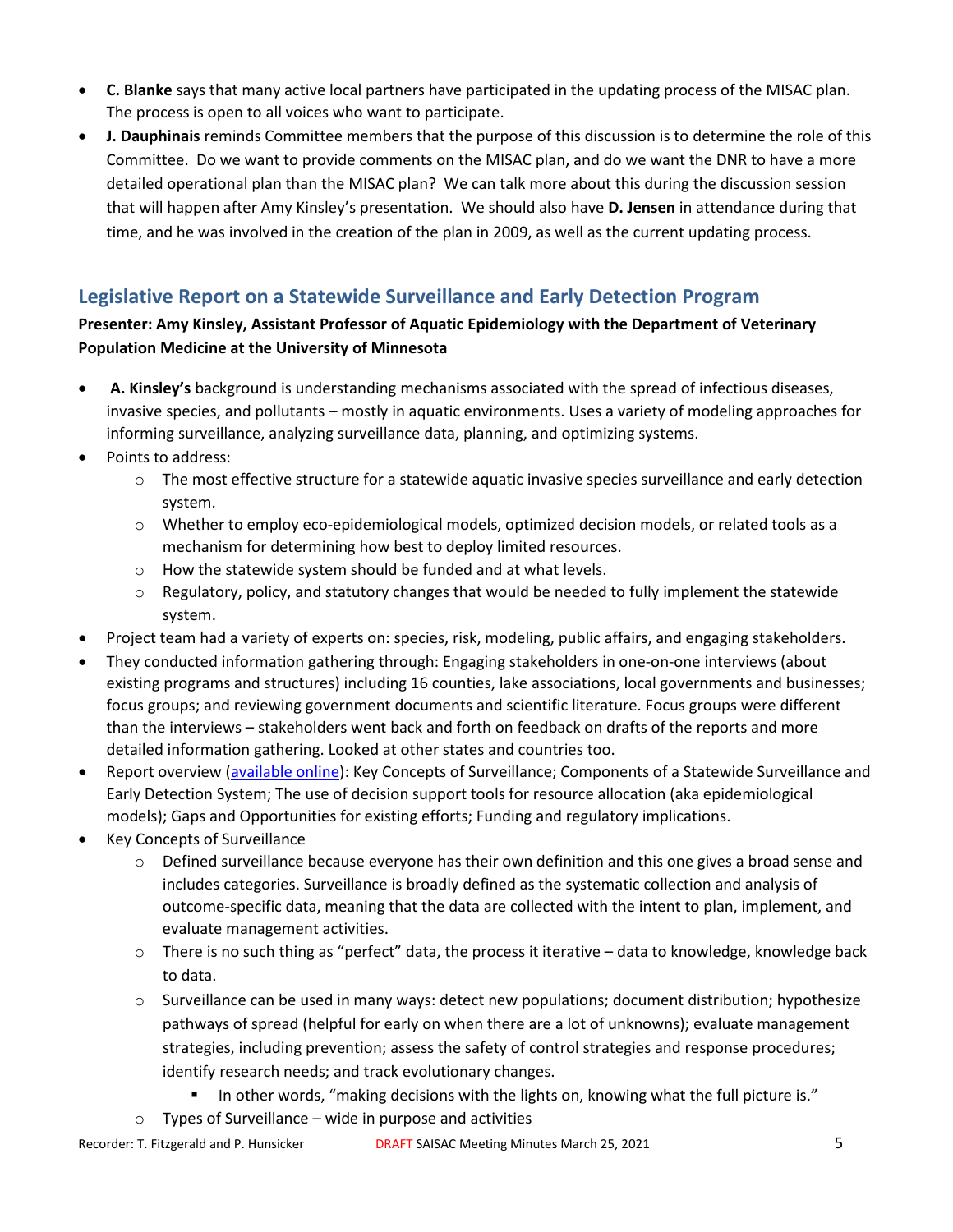- $\blacksquare$  Public reporting when the public identifies new infestations.
- Syndromic surveillance Aiming to identify an AIS based on statistics (vs. direct observation).
- **Periodic surveys Done at regular intervals (may not cover a large enough area to reach** levels needed for early detection).
- Risk-based surveillance Allocation of activities guided by the probability of occurrence (more attention to high-risk areas).
- Sentinel surveillance Choosing a subset of waterbodies to conduct surveillance—these are to be representative of all of the waterbodies in the area of interest.
- Combining (e.g. periodic, risk and sentinel) = you don't have to search the whole waterbody, focus on high risk areas like boat accesses; focus on high risk lakes, etc.

#### **Legislative report continued**

- Components of an Effective Statewide Surveillance
	- $\circ$  Surveys and inspections species and habitat, pathway, clear directions; partnership and communications – mechanisms to foster this; education, research and training – maintain public awareness and new technology; evaluation – judicious, effective, non-duplicative, and has sustainable funding.
	- $\circ$  All of these are happening, but we would benefit from more guidance and purpose.
	- o Direction on surveillance activity
		- Protocols, standardized techniques, location, frequency, and intensity (AIS specific)
			- By standardizing methods, we can create consistency in data collection that allows for comparisons across time and space
			- The dissemination of the results (positive detections and negative) should align with the system's purpose and objectives and be available to all stakeholders.
		- Standards
			- Input standards –what you intend to do
				- o E.g. sampling strategy, sample size, method, frequency
			- Output standards what to intend to achieve
				- o We want to be 99% confident that X waterbodies are free of a specified AIS at a specified detection threshold
				- o Risk-based sampling-waterbodies or locations within waterbodies are sampled based on a pre-determined risk threshold (increase in efficiency and efficacy because it requires less sampling)
		- Many people doing work a statewide program would help consistency.
- Decision Support Tools
	- o [AIS Explorer](https://www.aisexplorer.umn.edu/) is an online decision support tool. It includes a Risk Model for Surveillance and Prioritization for Watercraft Inspectors. **N. Phelps** presented this tool to the Committee at a previous meeting and there is a [recorded webinar](https://www.youtube.com/watch?v=1oCCy91lJ-g) about it.
- **Funding** 
	- o The current funding model is the county AIS Prevention Aid which is based on watercraft trailer launches and parking spaces in each county.
		- **The pros of the current funding is that it: fosters innovation (obvious through the interview** process – for surveillance work and ability to partner), creates local opportunities, has potential to harness local-level knowledge of natural resources, brings government closer to the citizens that play a large role in AIS prevention, and has a greater opportunity for collaboration.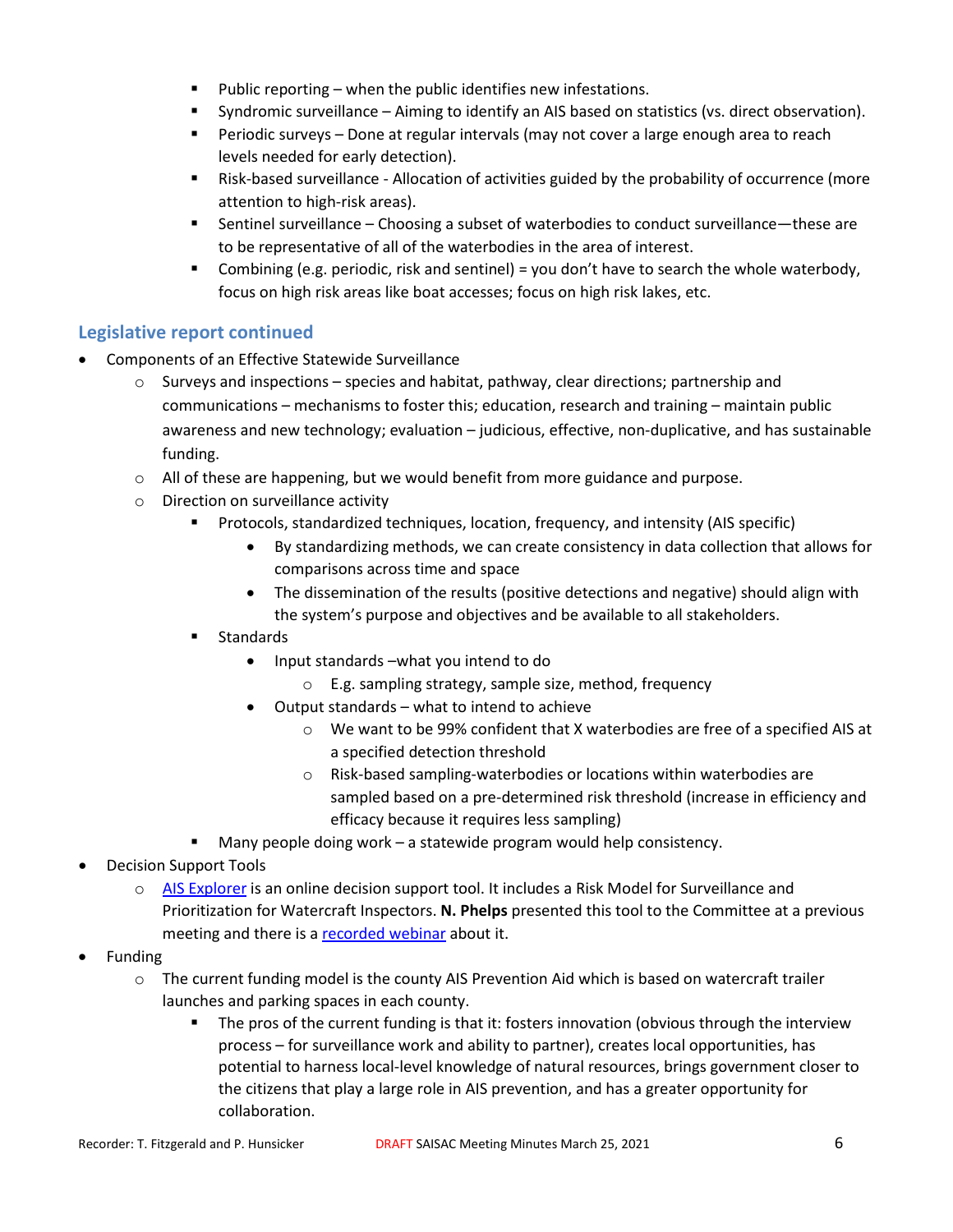- The cons are that it: only considers public access points, some counties do not receive adequate support and therefore creates additional burden (sometimes spend more than they get), doesn't take into account the breadth of risk factors that contribute to the spread of AIS (e.g. the proximity to infested waters), and no specific funds are allocated for surveillance.
- o The proposed funding model includes:
	- A baseline \$15,000; understand not enough to hire, but still helps with bottom line.
	- 80% of total funds based on risk-based prevention activities (25% launches, 25% trailer parking, 30% registered watercraft)
	- 20% risk-based surveillance and early detection priorities.
	- A gradual transition to this model is suggested: Year  $1$  prevention only; year  $2 10\%$  riskbased; year 3 – 20% risk-based.
- Regulatory, statutory, and policy changes
	- $\circ$  A statewide AIS surveillance and early detection plan; A statewide web-accessible database; Strengthen communication; strengthen the legal framework for early detection and surveillance of AIS.

#### **Discussion of Legislative Report**

- **P. Hunsicker** asks if an analysis has been done of the proposed funding change and how it would impact individual counties. For example, what Crow Wing County gets now versus what they get using the new formula. The base \$15,000 and scientific basis for distribution is a good idea. If you need to sell this to the counties, it might be nice to have a comparison. **A. Kinsley** says in the current funding the launches and parking spaces were very correlated, which means one or the other is not really adding anything new. Adding the registered watercraft to be 30% of that 80% does allocate funding differently than launches/parking. They didn't include specifics in the report, but does provide some ideas related to the 20% risk-based surveillance piece. They didn't attach specific risks to counties or lakes yet. Don't have raw numbers. It was more of an inspiration to thinking about risk and getting resources in the hand of the people that need it.
- **J. Dauphinais** asks if they have received any feedback from the legislature or counties. **A. Kinsley** says nothing from legislature. Have heard from people that were part of the process as well as not part of it and a large part were supportive. This support is likely because it was an iterative process. They are open to criticism and feedback. **N. Phelps** adds he sent this to the legislative chairs and the environment committees in the senate and house – no response and no action. He adds that this report doesn't necessarily require legislative action. Still can be done, by us, trying to implement in different ways.
- **H. Kalbus** says the funding baseline is a great idea. Counties are affected by AIS even if they don't have accesses, because their boaters go elsewhere. Appreciates the science-based approach, but seems to be missing the social aspect. For instance, different counties get different support from other local organizations like associations and watershed districts. She wears a lot of hats and doesn't have anyone else to do AIS work, which means she is forced to pick and choose. How you would put that into a formula, no idea, but still something to think about. **A. Kinsley** says the baseline funding tries to address that and build that over time. Thinking about how this would be sustainable, so they can take on projects over the long term, with confidence the funding will be available. Things get scary when we talk about moving funds. She has heard the baseline funding is important and could be more.
- **J. Johnson** says the funding is focused on agencies and local governments. Lake people are highly motivated to do something on their specific lake. Could communicate to counties that there is motivation and funding available. Put that into the plan. **A. Kinsley** says it is challenging to think about very local level and at the same time make it into a statewide program. **J. Johnson** says guidance, methodology, and public database would excite individuals at the lake level. Just need to make sure it is not just ending at the county level.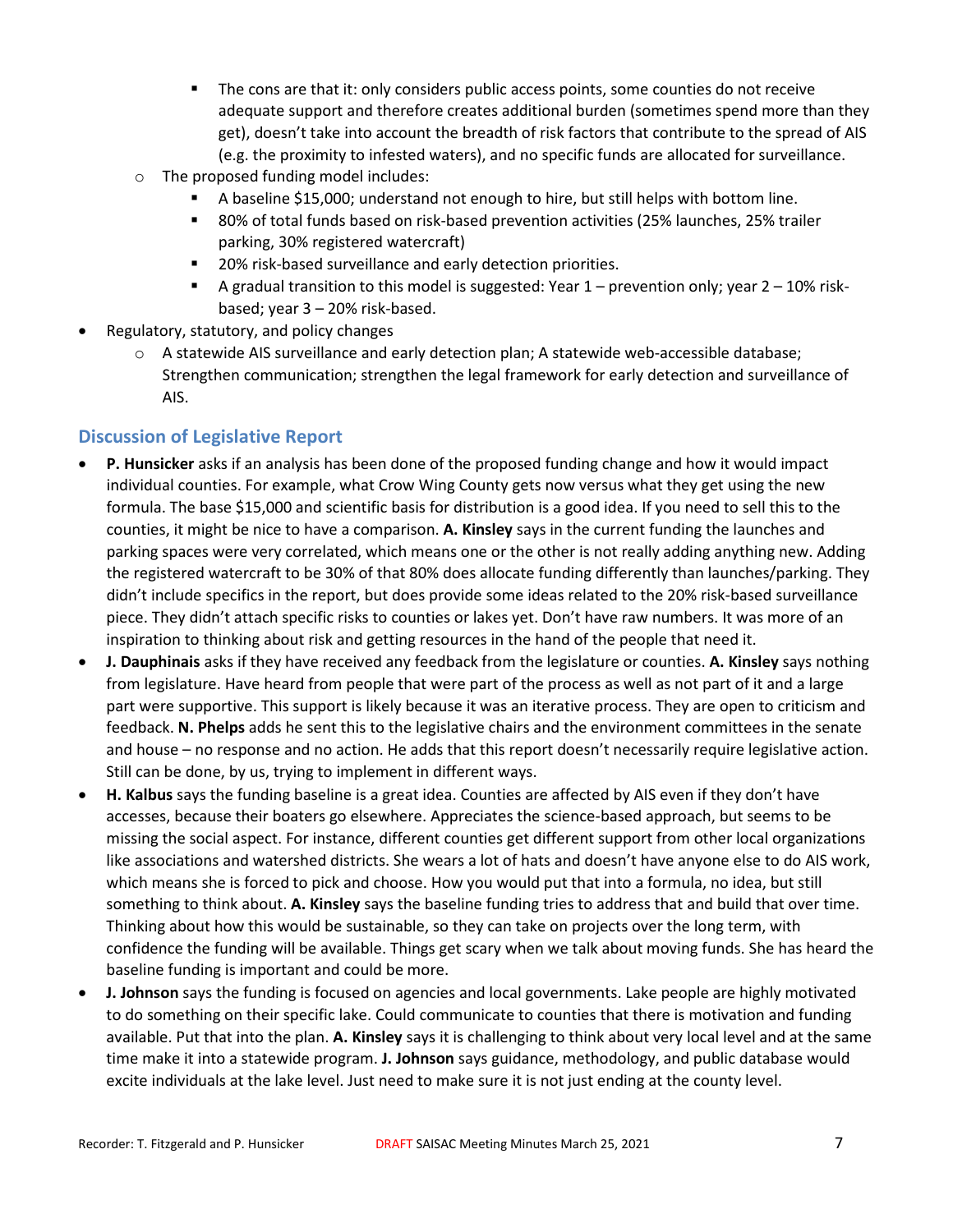- **J. Dauphinais** asks, what feedback has the DNR received? **J. Shaw-Wolff** says the DNR has received some feedback expressing concern with redoing the county funding formula. The DNR and MASIRC worked together for 16 months on this report. The statute language was "to develop… in conjunction with the commissioner of natural resources….", but the DNR's role in the report was as one of the many reviewers; and not a collaboration. The DNR had some concerns about what is recommended in the report that were fully shared with MAISRC. For instance when talking about input standards and sample size – the report claims representation by all 83 counties, but only 16 counties were consulted. Therefore the sample size might not be fully adequate for counties as well as lake associations and businesses. The DNR also wanted the report to be significantly more broad and include a pathway lens, not just focus on the county aid. The DNR wanted the report to better identify current efforts and where current efforts could be more coordinated at the state, regional, etc. levels. The DNR was also concerned with defining surveillance with the end-goal of control and eradication – that is not always possible. Realistic expectations need to be set. The DNR was hoping to see more recommendations for effective and more efficient efforts through current funding mechanisms. Feedback was given with respect, this is a good report with good ideas.
	- o Was there specific feedback to the DNR from outside parties? Understand this isn't a DNR plan. **H. Wolf** says one person who was interviewed was very concerned. They were listed as someone who contributed. It was a very brief interview. They were concerned and upset, it made it seem like they supported the recommendations in the plan and agreed with it. They were concerned about funding. They contacted legislative staff in their county and contacted MAISRC to be listed differently. Meg Duhr provided an updated version of the report to clarify contributions. **P. Hunsicker** says counties just want to know how this will impact their funding, concerned about staffing, etc. They are concerned about the \$10 million anyway, every year. Fear that they have been flying under the radar, but now that it is brought up, it going to bring up the funding as a whole. **H. Wolf** says there is always concern about unintended consequences whenever you address statute changes.
	- o **N. Phelps** asks, how best to move forward? Not doing something more effectively and efficiently just because you are worried? At odds and hearing resistance to change. But maybe the change is ok? **H. Wolf** says the counties have full control of the funds – they could spent 20% on surveillance now. All or one could do that. A ton of flexibility now. Yes we want people to use adaptive management. They can do that now, they could just use more communication and education. The most success in coordination has been **T. Fitzgerald** and **P. Hunsicker** getting counties together. Could get counties together to discuss now on what tools or resources they use and need for surveillance. **P. Hunsicker**  says the "Top 10" counties – the counties that receive the most aid – agree that they have more responsibility to do more statewide, but have had a really hard time coming together and making decision to pool money together to make something happen. Some have freedom and some have very little control of their funds.
- **J. Johnson** asks, county to county, what kind of change or difference would be seen? **N. Phelps** says in the preliminary calculations St. Louis stays the same, Hennepin goes up, Itasca goes down. We didn't share it in the report, because we wanted them to get conceptually on board, whether or not they are going to get more or less money. Using the watercraft registrations shifts to urban areas; but risk allocations shifts it elsewhere. We want them supporting the process, not a dollar amount. **J. Shaw-Wolff** says she appreciates the point and agrees fear shouldn't prevail over well-informed changes. The DNR's concern is of representation of counties and other entities that could be impacted by this. It is an exciting starting point and good catalyst for conversations. But without a substantive and comprehensive base, it makes things vulnerable. There is a need for a collective commitment that engages the full range of stakeholders. **N. Phelps** says this is just a starting point. The Committee just talked about this in the state plan update and stakeholder involvement in that. There will always be a subset involved. There is an efficiency to the process that they had to follow. He's not sure how they could have done it better. **A. Kinsley** adds that for the 16 counties involved, they started with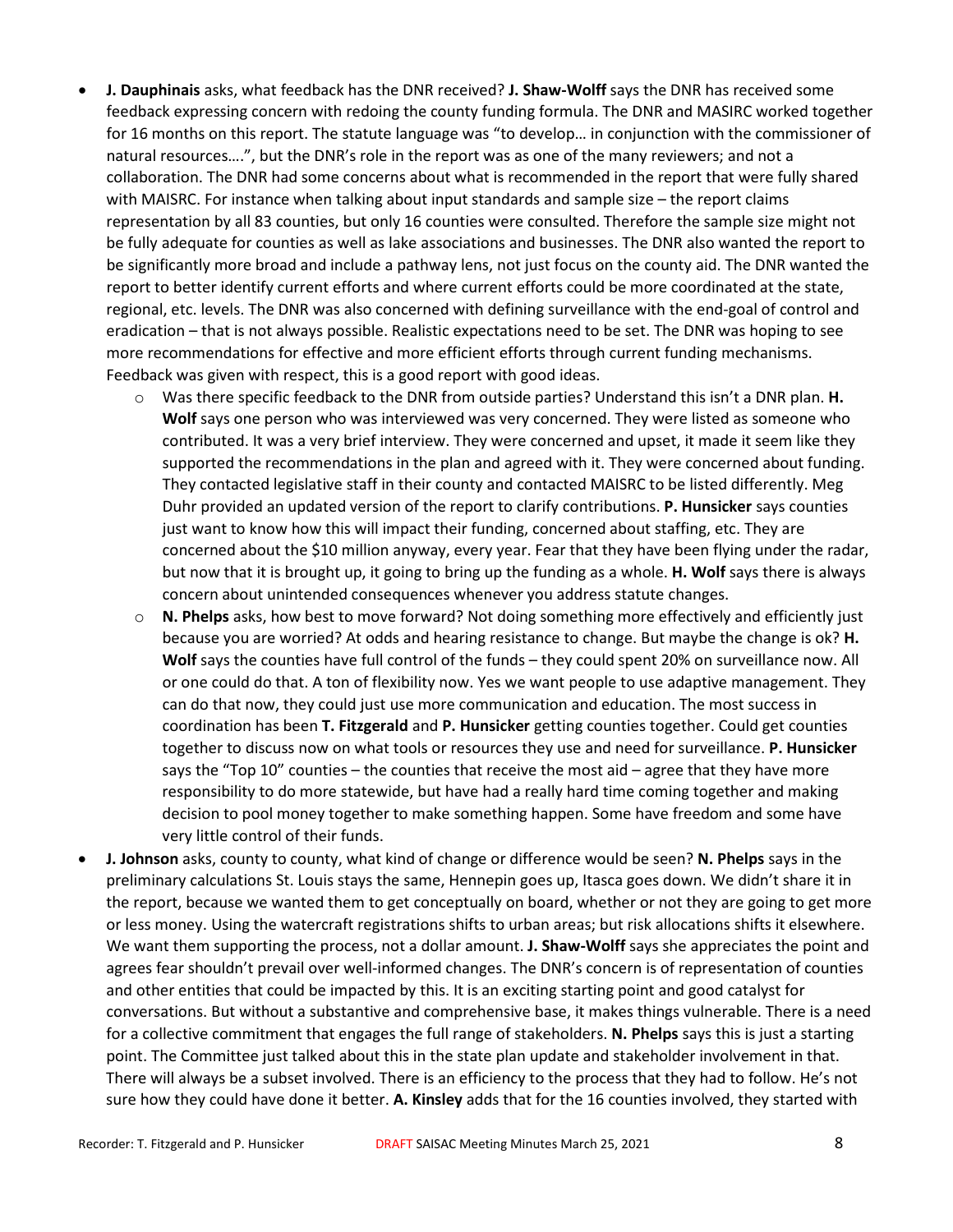the highest amount of aid, and eventually accounted for 50% of the aid. None of this was done in secrecy. They are open to feedback.

# **Discussion: Committee Action Items Regarding the State Plan and Legislative Report**

- **J. Dauphinais** starts off by saying in these conversations today she is hearing there is a lack of coordination between major AIS players and stakeholders in the state that have/receive a lot of money. What are Committee members thinking? What are the next steps for this Committee?
- **P. Hunsicker** asks **N. Phelps**, what do you want from the Committee regarding the surveillance report? **N. Phelps** says, if he hears anything from the legislature, he will share with this Committee. Same with the DNR. The DNR would make their own recommendations. There is a place/system for this Committee to weigh in, in a formal way, if something gets introduced (e.g. letter writing). The report provides a framework. The Committee could send a letter to the Top 10 counties. The DNR could implement parts in some way. The State Plan being updated by MISAC doesn't have a surveillance and early detection framework. The Committee could encourage or support it at different levels.
- **J. Johnson** emphasizes the need for guidance for surveillance methodology and a database. He is very interested in these parts.
- **C. Blanke** says for the State Plan, there is a great advantage in having a statewide coordinating entity highly involved in the development of the State Plan. There is room for more detailed plans on specific topics. Invasive species management is huge, that is why the State Plan is so broad. There is room for specific plans on specific topics like watercraft inspection. She encourages members to check out other state plans too. Even though people may not be aware of the plan, they are implementing it. Changing the State Plan might not be the way to make change to a specific issue.
- **P. Hunsicker** asks **D. Jensen** to provide more history about the State Plan. **D. Jensen** says the first plan was meant to be general and vague, so that other plans can plug in to this plan. Minnesota was the first state to develop a combined aquatic and terrestrial invasive species management plan. The DNR and Minnesota Department of Agriculture both need to report to legislature. The DNR can also use it as their state plan to meet federal requirements. They held a workshop on it. One area fell short – implementation tables. Work groups completed them, but didn't really become part of the plan. Meanwhile all this activity is going on and many are implementing plan components. As we move forward, we should challenge the entities involved – what are you doing to implement the plan? **K. Taylor** asks, what we should do as advisory to the DNR? Do we make sure there are no red flags in DNR implementing it? This could be a letter to the DNR. Everyone in this group should be a partner, review and provide comments as individuals. **J. Dauphinais** asks, will the DNR be submitting feedback to MISAC? **H. Wolf** says DNR is a member of MISAC. During the update process we are thinking about: does it make sense for the state of Minnesota to do? Does it make sense to submit as our plan for federal funding? Things have changed a lot in many years. The counties are following the current plan – they use the template local plan which directly locks into the State Plan. They are using it to guide their work. Is the plan still relevant? Are the counties involved in the State Plan update? **D. Jensen** confirms that yes, there is an ad-hoc committee of MISAC members doing the update. Yes the plan is relevant and many parts are still accurate. The update looks at gaps and have already received federal feedback to address those gaps. He is amazed they have made this much progress in such a short amount of time. Once the plan update is ready for review it will be sent to MISAC and partners. They are already 2 years into this update. MISAC doesn't have a legislative mandate, they are doing this because they want to. **P. Hunsicker** and **T. Fitzgerald** are doing an awesome job of seeing how the counties are spending the money.
- **J. Forester** says the plan is for the federal money and there is no obligation to write the plan, but there is an obligation that the DNR Commissioner shall write a plan. The proposed legislative change requires a plan be updated every 5 years. It lays out the partners for the plan. He is concerned with the combination of the two